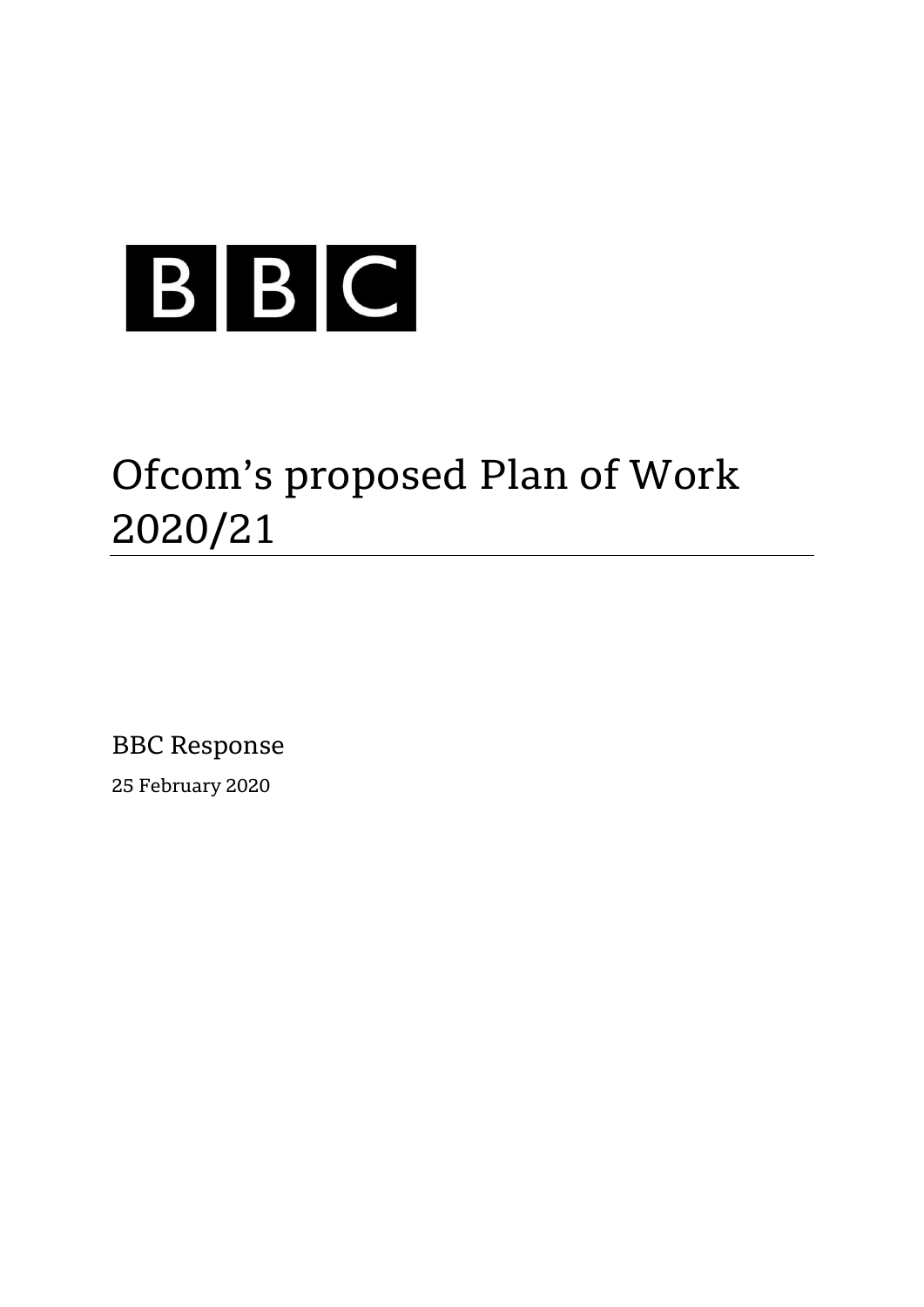### **Introduction**

The BBC welcomes the opportunity to comment on Ofcom's proposed plan of work for 2020/21. The BBC is keen to engage to ensure the best outcome for our audiences.

We welcome Ofcom's fresh approach to its annual planning process. We are encouraged that Ofcom's document frames its regulation of the BBC in the context of its wider work to support UK broadcasting. It is important for Ofcom to remain proportionate in regulating the BBC, and ensure the BBC has the flexibility to innovate to ensure it is best serving audiences.

In its second Annual Report on the BBC, Ofcom said it expects the BBC to set out plans to address concerns in certain areas, such as engaging younger audiences, representation and portrayal, and transparency.<sup>1</sup> We have already taken steps to address these issues, and will continue undertaking work to make improvements in these areas. The BBC will respond in full in its Annual Plan for 2020/21.

The rest of the response is structured around Ofcom's goals and priorities set out in its consultation document.

## **Supporting UK broadcasting**

According to the consultation document, the majority of Ofcom's work in relation to its role in regulating the BBC in 2020/21 will be a continuation of existing programmes. These include monitoring the BBC's public service activities and commercial activities, and publishing its third Annual Report on the BBC.

As with last year, we expect that Ofcom may need to undertake work at short notice in relation to material changes we have planned for the UK Public Services, either in respect of a BBC Competition Assessment and/or changes to the Operating Licence and the performance measurement framework. Ofcom will need to be sufficiently flexible to take account of potential work here. We will continue our regular engagement so they are advised of any relevant activity, and will announce any intended changes to the UK Public Services in our Annual Plan.

The BBC is keen to engage with Ofcom's **PSB Review** over the coming months. The PSB system remains at the heart of the UK's broadcasting system and delivers significant benefits for the economy, society and audiences. We look forward to discussing with Ofcom how the PSB system can be updated and how, in line with Ofcom's duties, its review can maintain and strengthen the quality of public service broadcasting across the whole of the United Kingdom.

We will continue to engage with Ofcom on its **review of BBC Studios**. As this part of the BBC has been reviewed several times in recent years (at the time of the merger of BBC

1

<sup>1</sup> [Ofcom's Annual Report on the BBC, October 2019.](https://www.ofcom.org.uk/__data/assets/pdf_file/0026/173735/second-bbc-annual-report.pdf)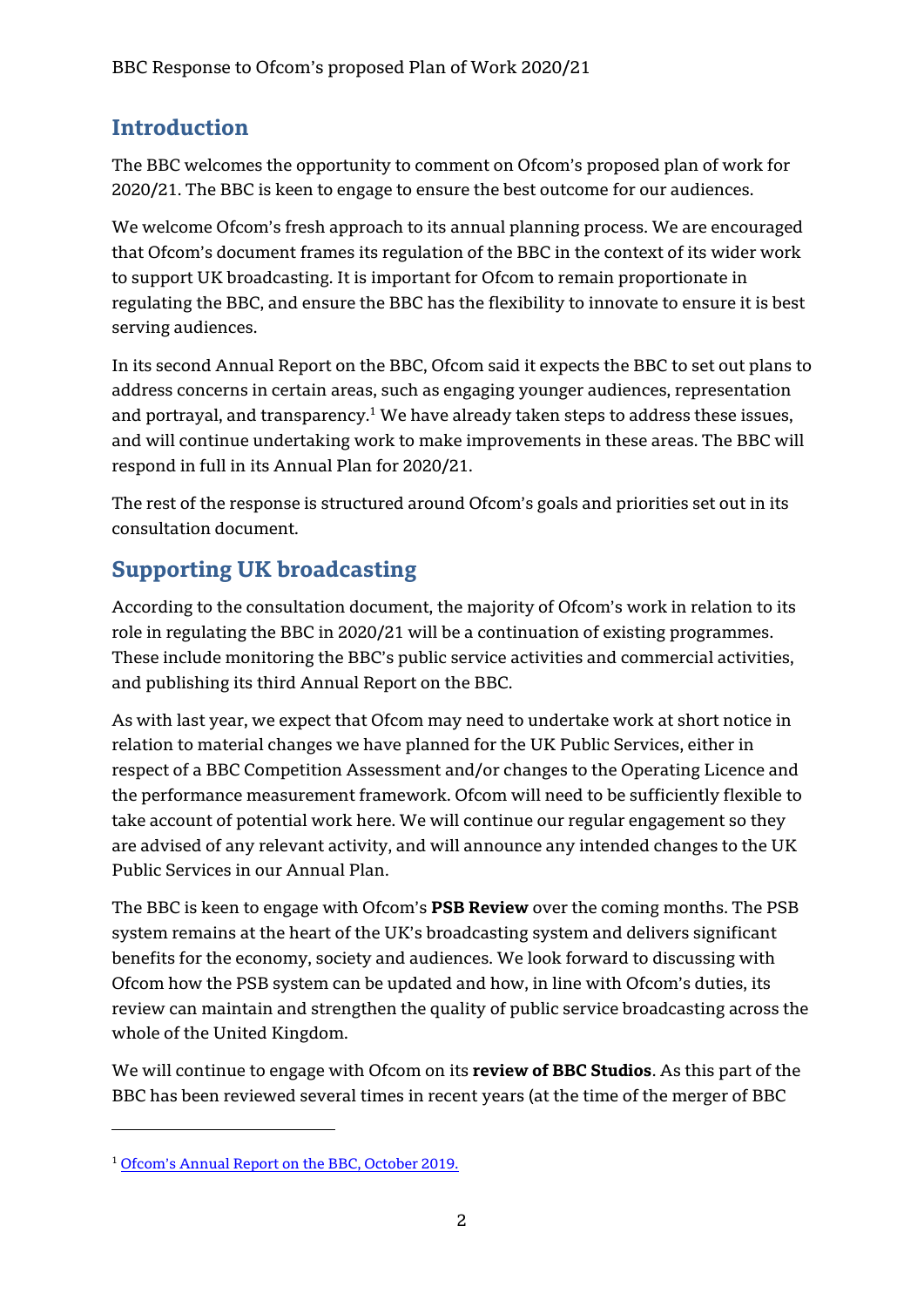Studios and BBC Worldwide, in the BBC's commercial review, at the time of Ofcom's implementation of the latest trading and separation requirements, and twice by the NAO), we expect that Ofcom will be proportionate in its work here.

In its second Annual Report on the BBC, Ofcom stated that it would "consider the future shape of the **Operating Licence**" to reflect the increased importance of the BBC's online services in delivering the mission and public purposes.<sup>2</sup> It also suggested a number of amendments to the operating licence to be consulted upon. Ofcom is currently preparing a final decision on whether to amend certain operating licence conditions in respect of first-run children's content and children's news.<sup>3</sup> We would appreciate further discussions with Ofcom on the future model of the operating licence, and would welcome clarity on Ofcom's plans for work in this area.

We also note that Ofcom's priority work as part of "Supporting UK Broadcasting" focuses heavily on TV and online AV content. We hope that Ofcom is also considering how it can best work during the forthcoming year to achieve positive outcomes for UK radio and audio audiences.

#### **Ensuring that online communications work for consumers and businesses**

As Ofcom notes, the broadcasting and communications industries continue to change at a rapid pace, with more UK audiences consuming content online. More UK audiences are consuming content online, and the BBC is rising to this challenge. During 2019/20 the BBC launched Britbox with ITV, continued to develop BBC Sounds and completed the BBC iPlayer Public Interest Test to extend availability of content on BBC iPlayer. We welcome Ofcom's work on **better broadband and mobile** which will help to ensure that our online services are accessible to all audiences across the UK.

During this consultation period, the government has announced that it is minded to appoint Ofcom as the **online harms** regulator. We are keen to work with Ofcom to provide appropriate safeguards for all users of the BBC's online services, in a way that does not place an unduly disproportionate regulatory burden on the organisation at the expense of its audiences. This new role would likely lead to significant operational changes for Ofcom in the coming years, and it would be useful to understand Ofcom's view of any potential immediate impacts (around resource or prioritisation) on its plan of work.

We welcome Ofcom's nomination as the regulator for new **VSP rules**, as a means to ensure a coherent approach to content standards regulation across different platforms. In this sense, we would underline the importance of coordination between Ofcom and other regulators such as the ICO. In particular, Ofcom should take due account of

<u>.</u>

<sup>2</sup> [Ofcom's Annual Report on the BBC, October 2019](https://www.ofcom.org.uk/__data/assets/pdf_file/0026/173735/second-bbc-annual-report.pdf), page 41.

<sup>3</sup> Consultation: BBC Children's news and first[-run UK originated programmes, December 2019.](https://www.ofcom.org.uk/consultations-and-statements/category-3/bbc-childrens-change-operating-licence)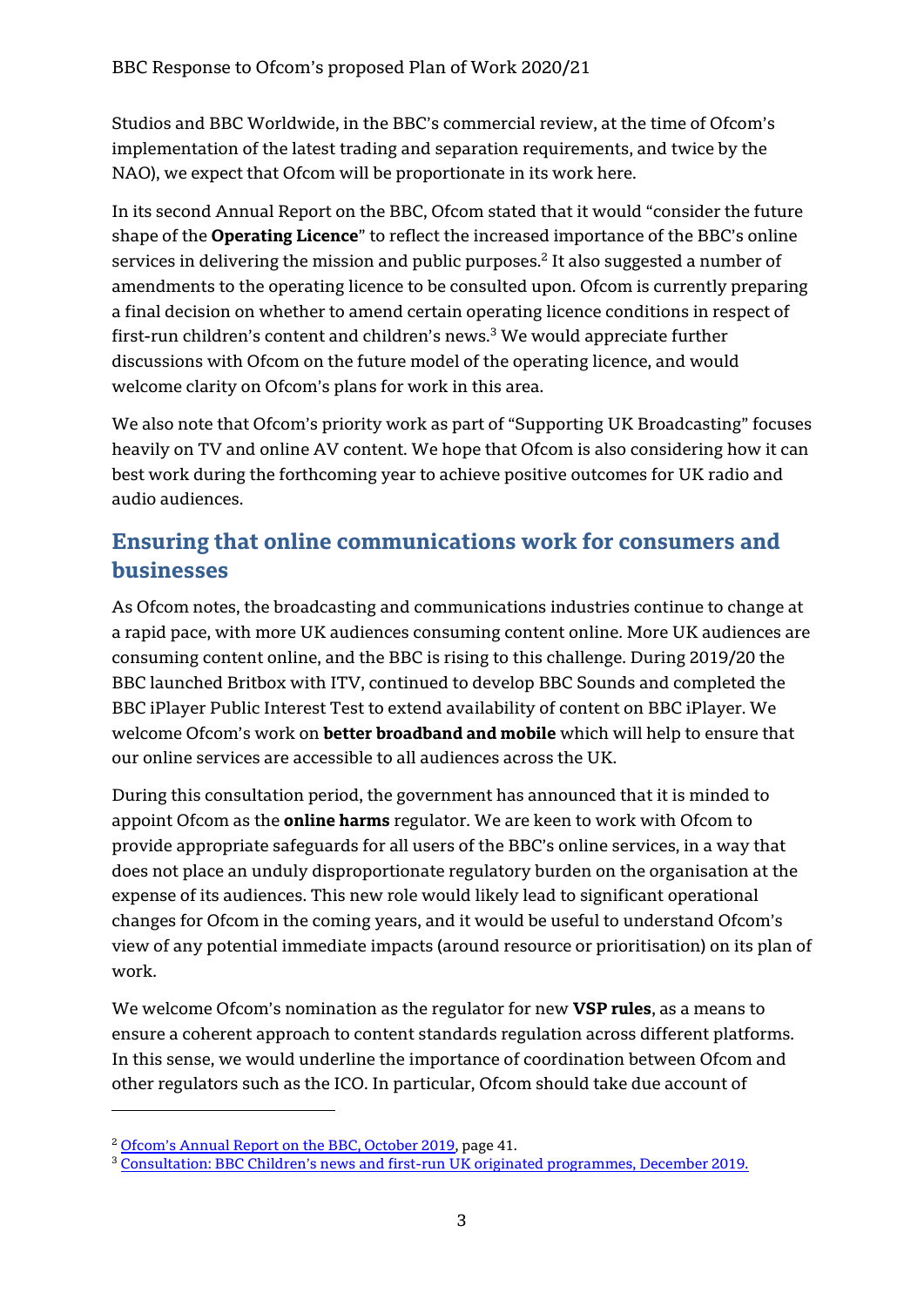existing regulation in the design and implementation of the new VSP system in order to avoid double or overlapping regulation applying to any content from broadcasters on VSPs, including the BBC, where this is already subject to Ofcom broadcasting rules.

#### **Increasing diversity and inclusion**

The BBC is supportive of Ofcom's ongoing work in **diversity** and **accessibility**. We are proud of our first-class record in providing accessibility services and will continue working with Ofcom to drive high standards across the industry.

We will continue to engage constructively with other broadcasters, content producers and other stakeholders to ensure are continually improving our accurate representation and authentic portrayal all audiences. In Ofcom's annual surveys of workforce diversity, we regularly lead the way in providing the richest data, and will continue to make improvements in this area.

The BBC is committed to supporting the creative economy in the **nations and regions** across the United Kingdom, and is committed to ensuring audiences across the UK value the BBC's content and services. We consider there is a lack of detail in Ofcom's consultation document about its work in relation to audiences in the English regions, and would welcome more information here.

#### **Other areas**

<u>.</u>

We welcome Ofcom's commitment to contributing to **international debates** on media policy and to engaging with international regulators and other bodies, notably on net neutrality and online platform regulation. This has never been more important to further the interests of UK industry and consumers as both providers and market and audience trends are increasingly global.

We welcome the government's decision to implement new rules on **content and signal integrity** to guard against modification or commercial overlays by a third party without the broadcaster's express authorisation.<sup>4</sup> For the BBC this is essential to deliver our public service remit under the Charter and Agreement. It is important for commercial providers, including UKTV, so that, for example, commercial revenues are not siphoned off by a TV distributor and instead they can be reinvested in content. To the extent that Ofcom has a role in advising government and/or in implementation and enforcement, we would emphasise the importance of a system that supports the BBC's remit and wider broadcaster ecology. In particular, such a system should cover the full scope of distribution platforms under the BBC's distribution policy, in line with the broad scope of the AVMS Directive.

<sup>4</sup> [Audiovisual Media Services, Government response to public consultations on the government's](https://www.gov.uk/government/consultations/audiovisual-media-services/outcome/audiovisual-media-services-government-response-to-public-consultations-on-the-governments-implementation-proposals)  [implementation proposals, February 2020,](https://www.gov.uk/government/consultations/audiovisual-media-services/outcome/audiovisual-media-services-government-response-to-public-consultations-on-the-governments-implementation-proposals) paragraph 4.7.